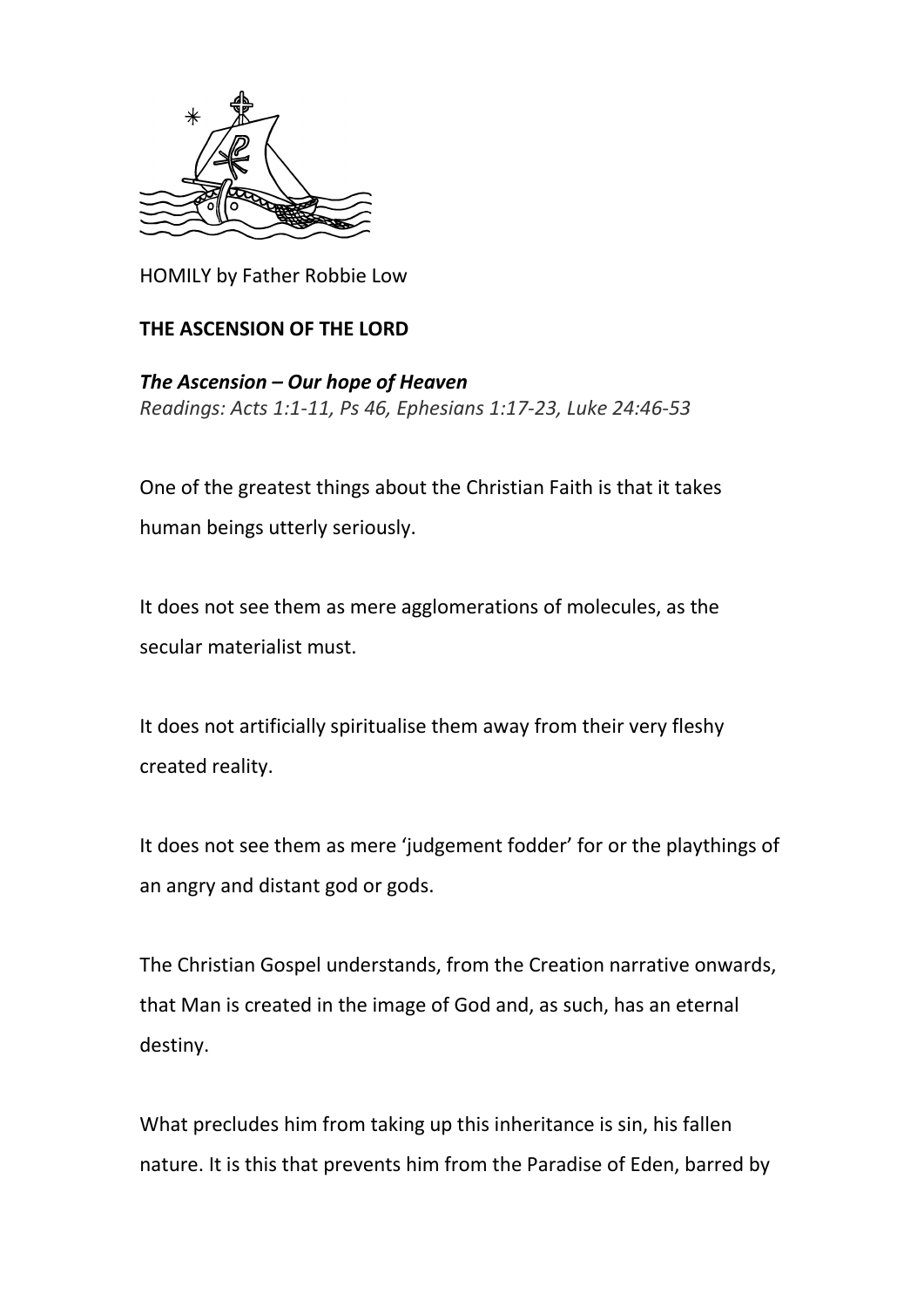the flaming sword of the Cherubim, and from the companionship of and communion with God.

Because Christ, God the Son Himself, has taken on our humanity, yet without sin – due to the divine intervention in the incarnation and the immaculacy of Mary. He has taken that humanity through death and into Risen life and therefore we have hope that, as long as our humanity is lodged in Christ and He in us, we may yet participate in that victory over our final enemy, death, and enter, restored, reconciled and purified, the courts of Heaven.

It is, quite simply, the most stupendous vision of God's purposes for His beloved creature, Man, and the hope that is beyond the wildest imaginings of Man.

The Ascension, celebrated in these distant isles three days later than Scripture and Tradition reasonably suggest, is the climax of this vision for the future of Man and the divine earnest of its fulfilment.

In the Ascension of Our Lord Jesus Christ from the Bethany Road, we witness the crucified and bodily risen Lord, whose presence and corporeal reality has been attested by hundreds of disciples over forty days, taken back into Heaven.

We do not see the elevation of an idea.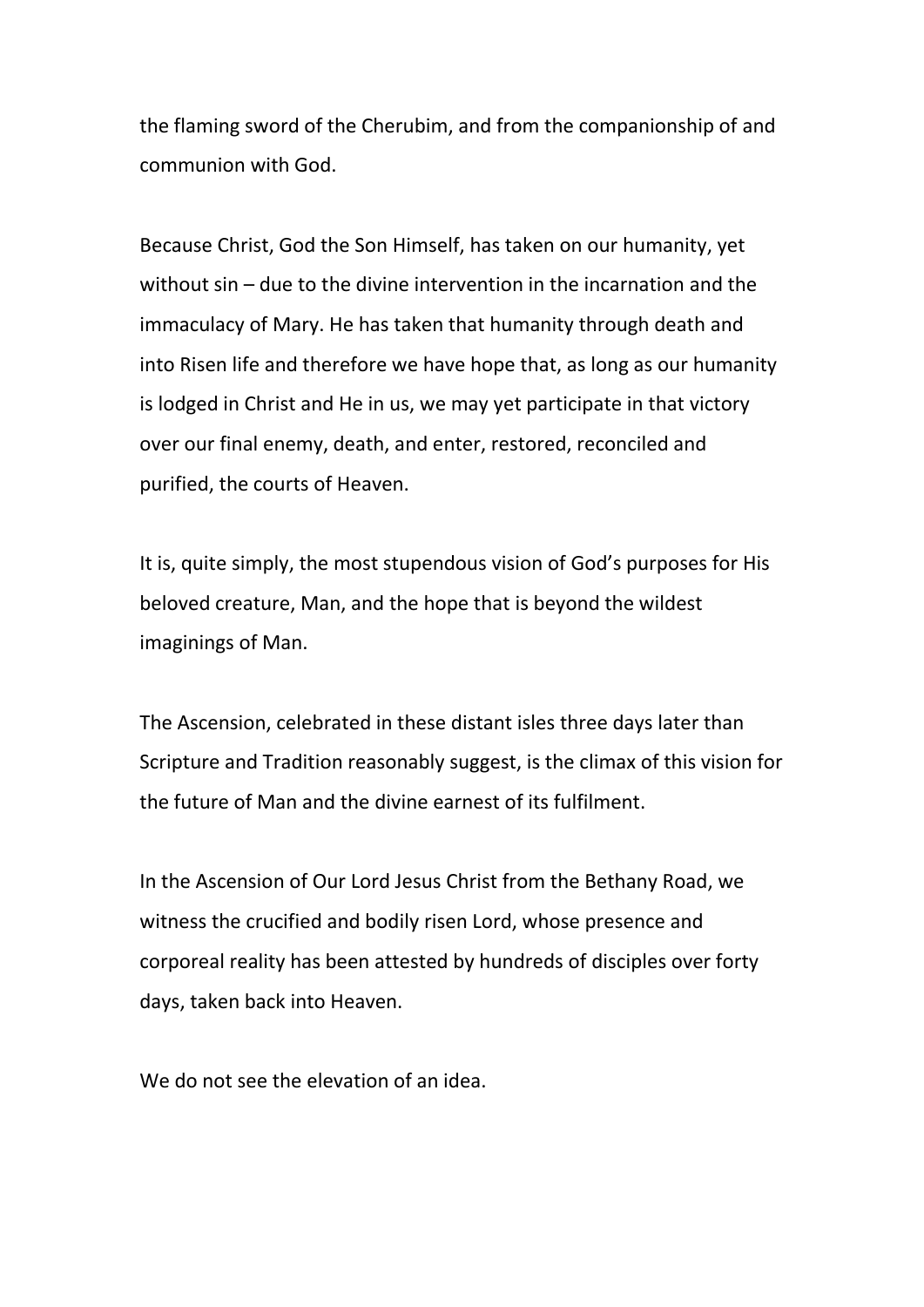We do not observe the spiritual re-absorption of some ghostly revelation.

We are, through the disciples – of whom we are but the latest generation, witnesses of the translation of humanity in Christ, lifted forever into the Presence of the Father.

The full bodily Resurrection of Man is something of a stumbling block for many modern minds – as it was indeed for many ancient minds. They prefer to spiritualise the events of salvation.

BUT THAT WILL NOT DO.

The whole point of MAN is that he is a creature of earth, a creation of God out of the very dust. Even so, God intends him to be 'in His image' and destined for eternity and absolute holiness and incorporation into the Divine Life.

Mere transmigration of the soul does not begin to cover it. God in Christ is about redeeming the totality of Man. We are both physical and spiritual creatures and therefore our redemption is 'both spiritual and physical'.

Our very identity is respected by our Creator who, through the Word made flesh, His only Son, inhabits the totality of our humanity.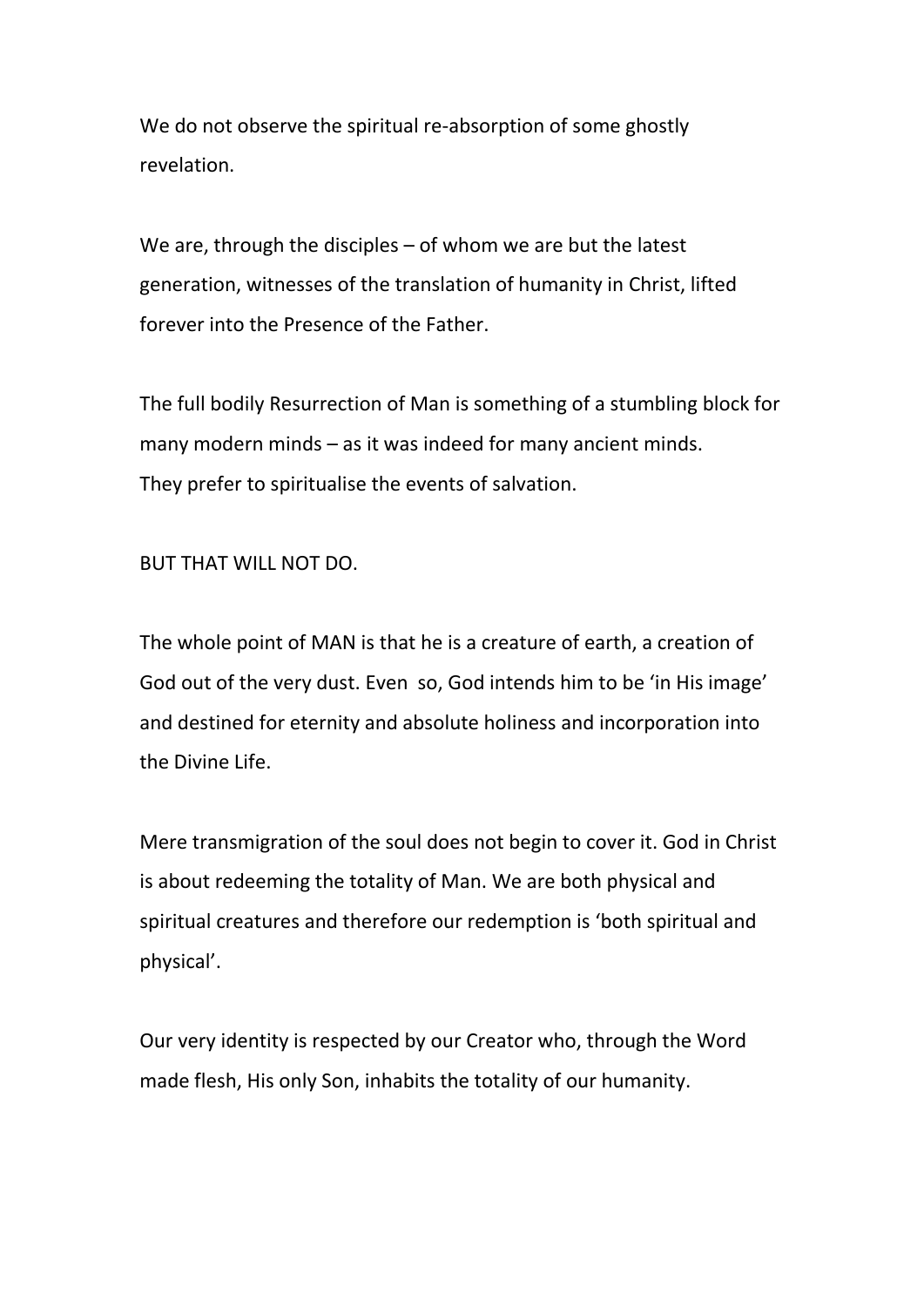It is why the Gospels report the Risen and Ascended Christ as with a body, transformed but tangible, credible and corporeal.

The whole Man is redeemed, raised up and fitted for eternity.

It is why, for centuries, Catholics rejected incineration of the body at death as a pagan activity.

It is why Catholics stand by the physical integrity of every human being from conception to natural death.

It is why Catholics take absolutely seriously how we behave with our bodies in every human encounter from the most tangential to the most intimate.

It is why we built hospitals and schools from earliest missionary times.

It is why we defend the unborn and the handicapped.

It is why we revere the sacrament of marriage.

The body for Man is not a bolt on extra or a shed for the soul. It is part of the identity and integrity of who we are. It is an integral part of who we are and, in Christ, the whole person will be raised up, purified and presented before the judgement seat of the Father.